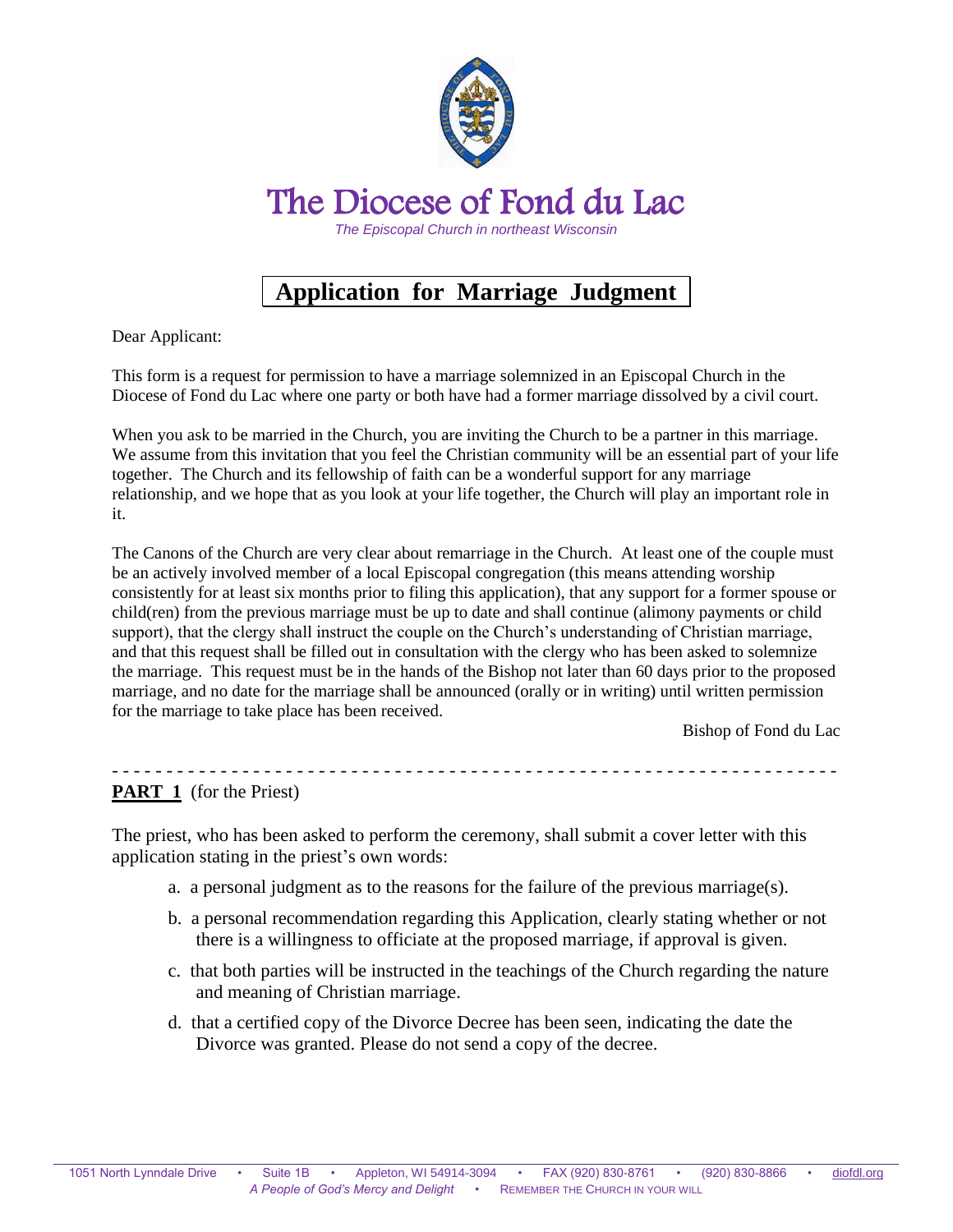**PART 2** (General Information to be answered by the "Petitioner")

| 5. Have you been Baptized? ______ In what Denomination? ________________________                                                                                                                              |
|---------------------------------------------------------------------------------------------------------------------------------------------------------------------------------------------------------------|
|                                                                                                                                                                                                               |
| 7. Have you been Confirmed? ______ In what Parish? _____________________________                                                                                                                              |
|                                                                                                                                                                                                               |
| 9. Are you regular in your participation in the worship and life of the Church?                                                                                                                               |
|                                                                                                                                                                                                               |
| How long have you been an active member of this congregation? ___________________                                                                                                                             |
|                                                                                                                                                                                                               |
| <b>PART 3</b> (Information about the previous marriage to be answered by the person that was<br>previously married) If both parties were previously married, please copy Part 3 and each person fill one out. |
|                                                                                                                                                                                                               |
|                                                                                                                                                                                                               |
|                                                                                                                                                                                                               |
|                                                                                                                                                                                                               |
| 6. When did you cease living with your previous spouse? _________________________                                                                                                                             |
| 7. Was counseling sought to save the previous marriage (explain)? _______________                                                                                                                             |
|                                                                                                                                                                                                               |
|                                                                                                                                                                                                               |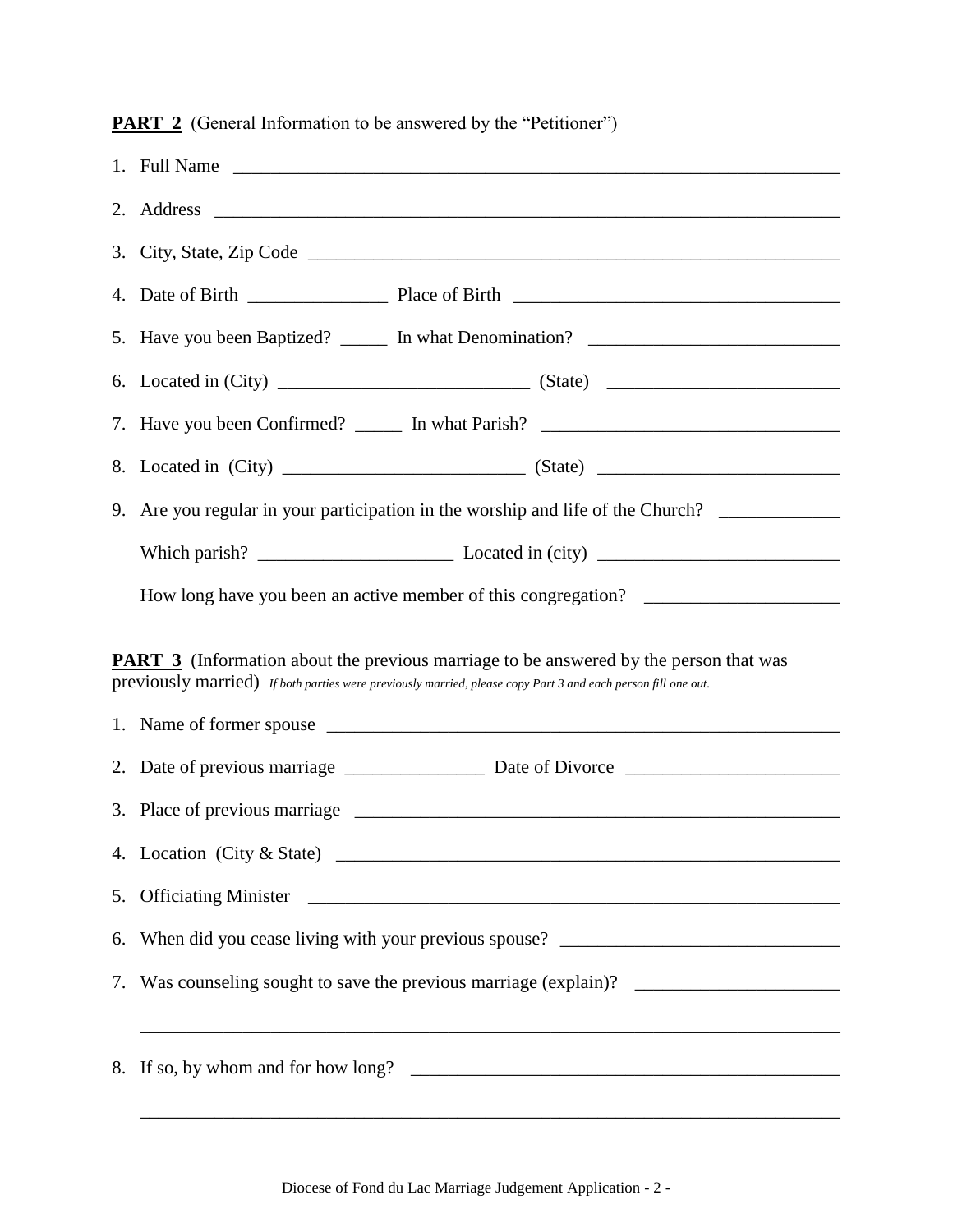- 9. Were children born of this marriage? \_\_\_\_\_\_\_ Current ages \_\_\_\_\_\_ \_\_\_\_\_ \_\_\_\_\_ \_\_\_\_\_
- 10. Who has legal custody of the children? \_\_\_\_\_\_\_\_\_\_\_\_\_\_\_\_\_\_\_\_\_\_\_\_\_\_\_\_\_\_\_\_\_\_\_\_\_\_\_\_\_\_\_
- 11. Do you have any legal responsibilities for your former spouse or child(ren), and are you current in fulfilling these responsibilities?

12. Please explain what you see as the chief reasons for the breakdown of your previous marriage:

13. What, specifically, did you do or fail to do that contributed to the breakdown of your previous marriage?

14. Have the factors in question #13 been effectively dealt with and, if so, how?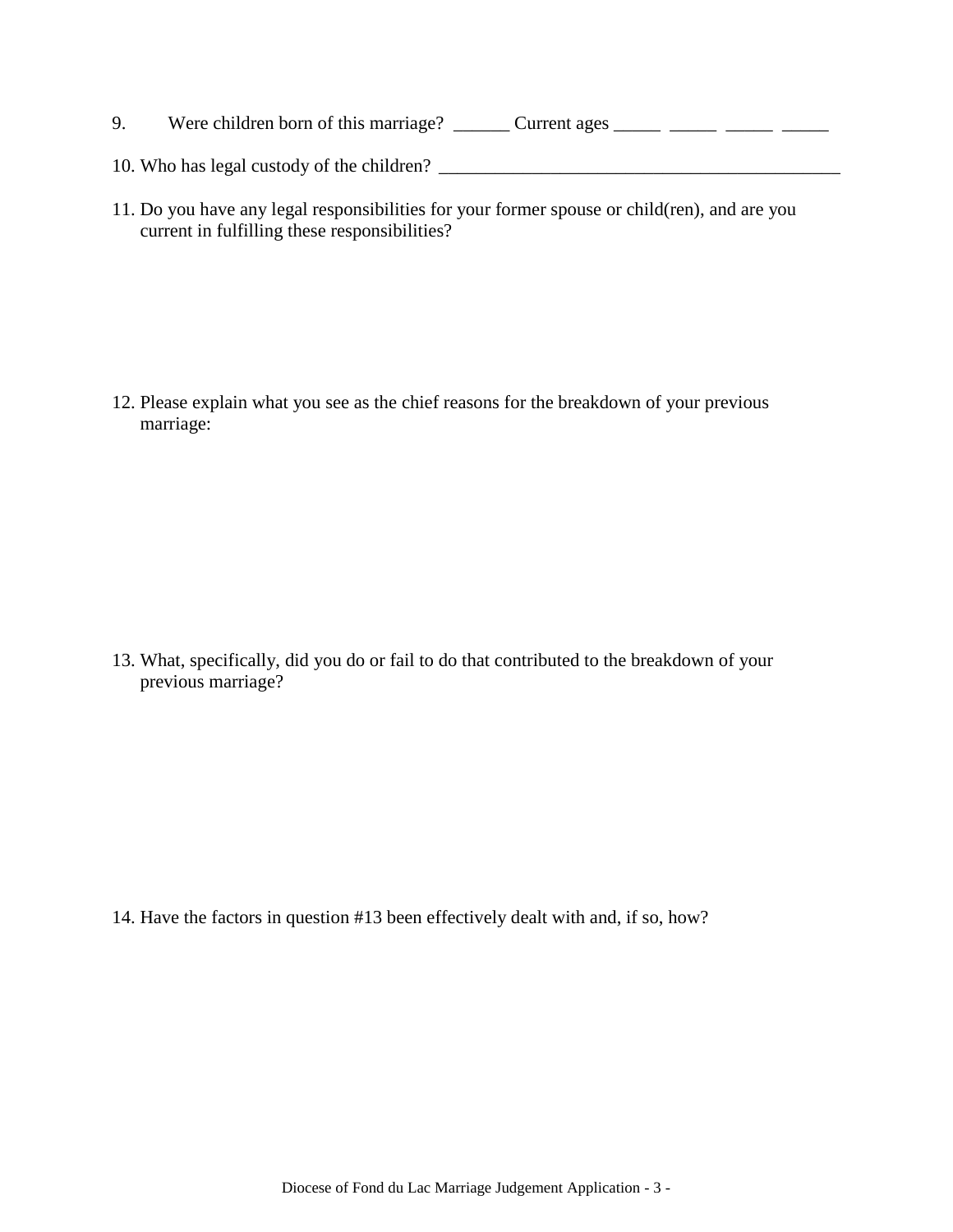**PART 4** (to be answered by both parties to the proposed marriage)

| 1. | Information about the person not listed in PART 2 as the petitioner:                    |
|----|-----------------------------------------------------------------------------------------|
|    |                                                                                         |
|    |                                                                                         |
|    |                                                                                         |
|    |                                                                                         |
|    | e. This person: () was never married () is divorced () is a widow or widower            |
|    | f. This person: was Baptized? ______ was Confirmed? _____                               |
|    |                                                                                         |
|    |                                                                                         |
|    |                                                                                         |
|    | 2. We have known each other for ________ years. We met in the following manner: _______ |
|    |                                                                                         |
|    | 3. We desire permission to be married on (date) _________________________________       |
|    |                                                                                         |
|    |                                                                                         |

4. Since you desire a Christian marriage, what role do you see the Church playing in your marriage relationship following the ceremony? (Please discuss this with the priest before answering the question)